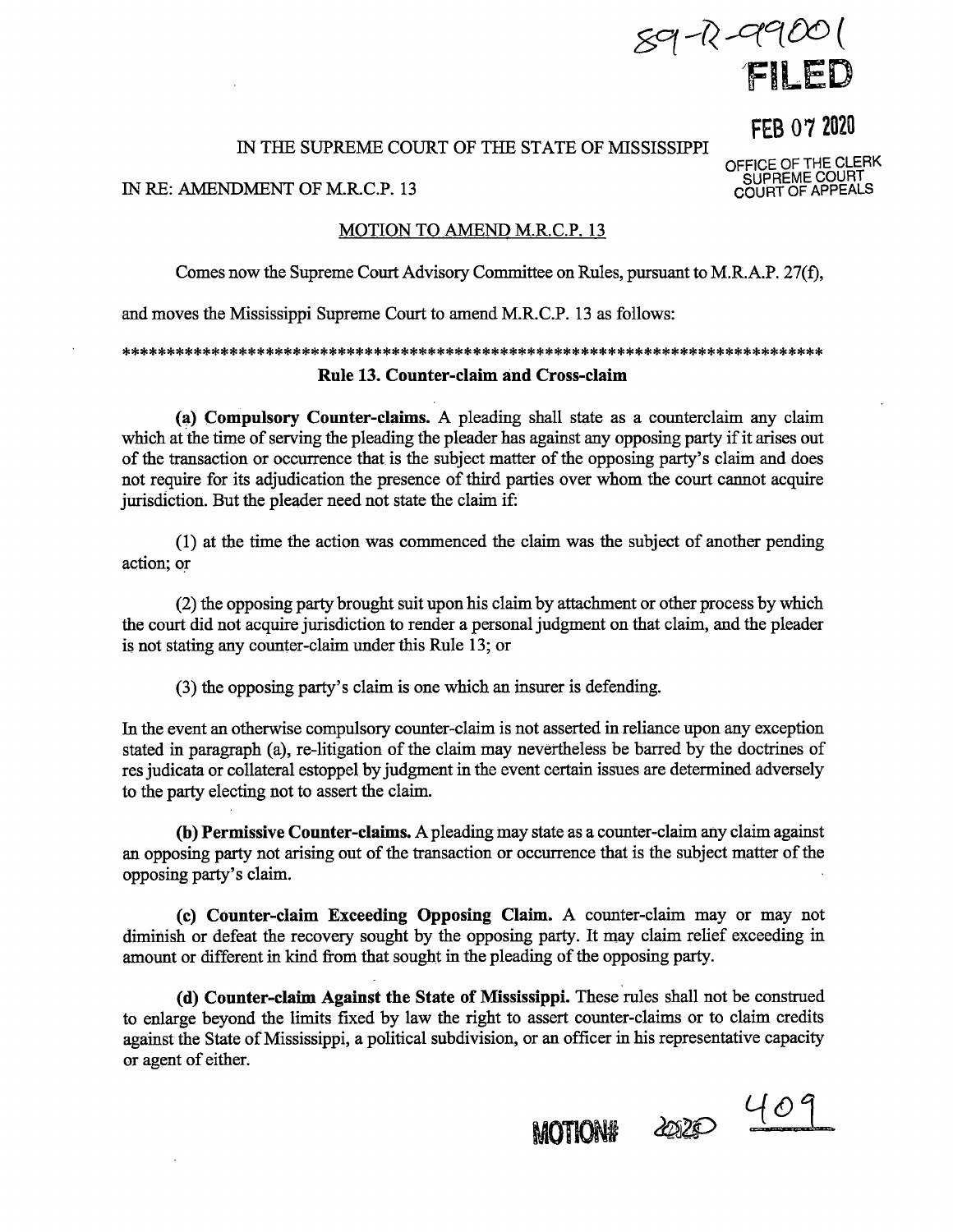**(e) Counter-claim Maturing or Acquired Mter Pleading.** A claim which either matured or was acquired by the pleader after serving his pleading may, with the permission of the court, be presented as a counter-claim by supplemental pleading.

**(t) Omitted Counter-claim.** When a pleader fails to set up a counter-claim in the answer, the pleader may amend the answer to include a counter-claim in accordance with M.RC.P. 15. through oversight, inadvertence, or excusable neglect, or when justice requires, he may by leave of court set up the counter-claim by amendment on such terms as the court deems just.

**(g) Cross-Claim Against Co Party.** A pleading may state as a cross-claim any claim by one party against a.co-party arising out of the transaction or occurrence that is the subject matter either of the original action or of a counter-claim therein or relating to any property that is the subject matter of the original action. Such cross-claim may include a claim that the party against whom it is asserted is or may be liable to the cross-claimant for all or part of the claim asserted in the action against the cross-claimant.

**(h) Claims Exceeding Court's Jurisdiction.** Upon the filing in the county court by any party of a counter-claim or cross-claim which exceeds the jurisdictional limits of that court, and upon the motion of all parties filed within twenty days after the filing of such counter-claim or cross-claim, the county court shall transfer the action to the circuit or chancery court wherein the county court is situated and which would otherwise have jurisdiction.

(i) **Joinder of Additional Parties.** Persons other than those made parties to the original action may be made parties to a counter-claim or cross-claim in accordance with the provisions of Rules 19 and 20.

**G) Separate Trials; Separate Judgment.** If the court orders separate trials as provided in Rule 42(b), judgment on a counter-claim or cross-claim may be rendered in accordance with the terms of Rule 54(b) when the court has jurisdiction so to do, even if the claims of the opposing parties have been dismissed or otherwise disposed of.

**(k) Appealed Actions.** When an action is commenced in the justice court or in any other court which is not subject to these rules and from which an appeal for a trial de novo lies to a court subject to these rules, any counter-claim made compulsory by subdivision (a) of this rule shall be stated as an amendment to the pleading within thirty days after such appeal has been perfected or within such further time as the court may allow; and other counter-claims and cross-claims shall be permitted as in an original jurisdiction action. When a counter-claim or cross-claim is asserted by a defendant in such an appealed case, the defendant shall not be limited in amount to the jurisdiction of the lower court but shall be permitted to claim and recover the full amount of its claim irrespective of the jurisdiction of the lower court.

# *Advisory Committee Historical Note*

*Effective* **•** *Rule 13(f)* was amended to clarify that M.R.C.P. 15 governs *amendment of pleadings, including the amendment of an answer to include a previously omitted counterclaim. So. 2d (West Miss. Cases 20 ).*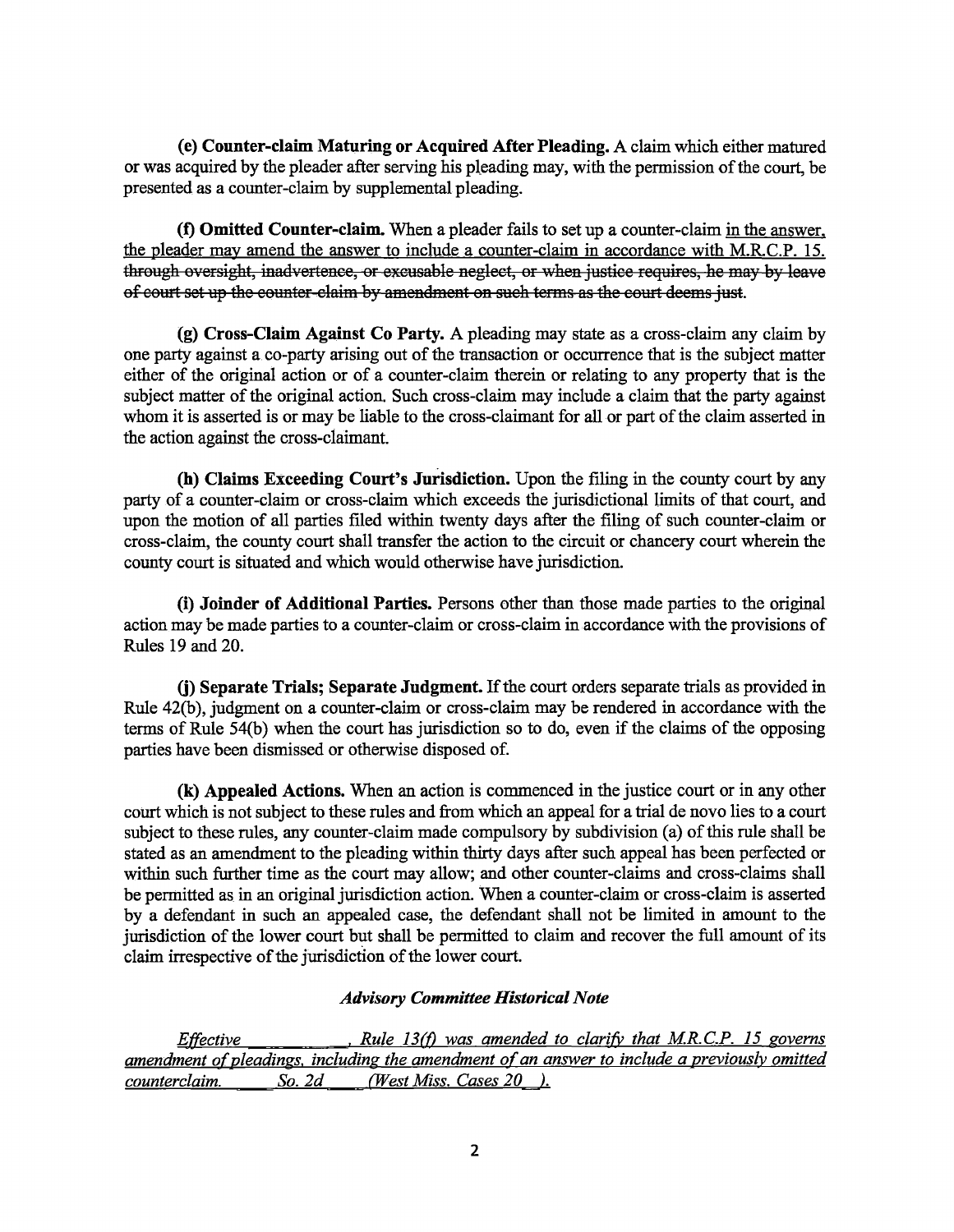## *Advisory Committee Notes*

*The purpose of Rule 13 is to grant the court broad discretion to allow claims to be joined in order to expedite the resolution of all the controversies between the parties in one suit and to eliminate the inordinate expense occasioned by circuity of action and multiple litigation.* 

*Subject to the exceptions stated in Rule 13(a), counterclaims are compulsory if they arise out of the same transaction or occurrence that is the subject matter of the opposing party's claim. Compulsory counterclaims are so closely related to the claims already raised, that they can be adjudicated in the same action without creating confusion and should be adjudicated in the same action so as to avoid unnecessary expense and duplicative litigation. Rule 13 generally requires compulsory counterclaims to be asserted in the pending litigation to avoid waiver.* 

*All other counterclaims are permissive and may be asserted by the defending party. If trying the permissive counterclaim in the same case as the original claim is tried will create confusion, prejudice, unnecessary delay or increased costs, the court has the discretion to order that the counterclaim be tried separately pursuant to Rule 42(b).* 

*Pursuant to Rule 13(g), a party may assert a cross-claim against a co-party if the crossclaim arises out of the same transaction or occurrence that is the subject matter of the complaint or a counterclaim thereto or relates to any property that is the subject matter of the complaint. Cross-claims may be derivative claims that assert that the party against whom the cross-claim is asserted is or may be liable to the cross-claimant for all or part of the claim against the crossclaimant. Pursuant to Rule 13, cross-claims are permissive rather than compulsory.* 

*A party asserting a counterclaim or cross-claim may join additional parties as defendants to the counterclaim or cross-claim pursuant to Rules 19 and 20.* 

[Advisory Committee Note adopted effective July 1, 2014.]

#### \*\*\*\*\*\*\*\*\*\*\*\*\*\*\*\*\*\*\*\*\*\*\*\*\*\*\*\*\*\*\*\*\*\*\*\*\*\*\*\*\*\*\*\*\*\*\*\*\*\*\*\*\*\*\*\*\*\*\*\*\*\*\*\*\*\*\*\*\*\*\*\*\*\*\*\*\*\*

The proposed amendment to Rule 13(f) clarifies that M.R.C.P. 15 governs amendment of

pleadings, including the amendment of an answer to include a previously omitted counterclaim.

The motion to amend M.R.C.P. 13 was unanimously approved by the Committee on September 7,

2018. ·

The Supreme Court Advisory Committee on Rules therefore moves that the above proposed amendment to M.R.C.P. 13 be considered by the Mississippi Supreme Court.